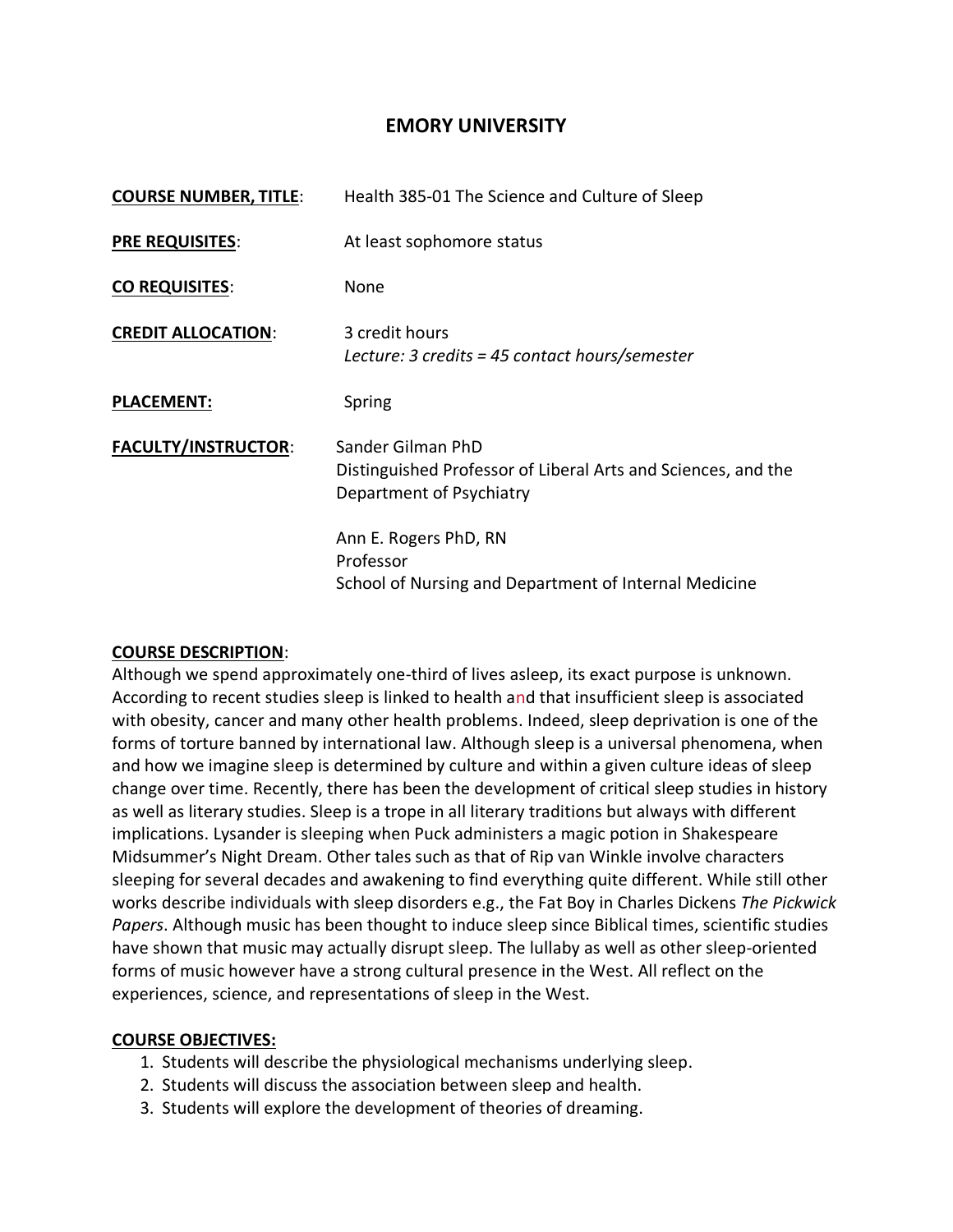4. Students will identify how culture influences when, where and with whom we sleep.

## **Course Policies**

This course adheres to the Emory College's Honor Code, found at: http://www.college.emory.edu/current/standards/honor\_code.html.

## **Course Requirements:**

- 20% Attendance and active participation
- 20% One take home quiz at midterm
- 20% Case analysis of film
- 20% Sleep diary and a dream diary: each to cover one week
- 20% Critique of app

This course follows the rules outlined in the Honor Code, especially where **plagiarism** is concerned. If we suspect that any writing assignment is plagiarized, either in part or in its entirety, we are required to hand the matter over to the Honor Council. This also applies to "patching," the practice of copying a sentence and exchanging a word or two. If you are not fully aware of what plagiarism is, ask us and/or refer to the Honor code. It is your duty to be fully aware what plagiarism is. If in doubt, ask!

**Assignments** must be turned in on the day and time indicated on this syllabus. **Late submissions** will be marked down by half a grade per day late. For example, if you have written a B paper, you will receive a B- if you have turned it in one day late, a C+ for two days late, etc. Papers with frequent grammatical and spelling errors are ineligible for any grade better than B.

# **Grading Scale**:

|      | A 100-94 A- 93-90                  |                            | $B+ 89-87$              | $\overline{B}$ . But the set of $\overline{B}$ | $86-83$ |
|------|------------------------------------|----------------------------|-------------------------|------------------------------------------------|---------|
|      | B- 80-82 C+ 79-76 C 75-73 C- 72-70 |                            |                         |                                                |         |
| $D+$ | $69-67$                            | $\overline{\phantom{0}}$ D | $66-64$ F $64$ or lower |                                                |         |

# **Course Schedule**

January 18 Normal sleep including changes across the lifespan, adverse effects of insufficient sleep Ann E. Rogers PhD, RN

> Readings: Carskadon, M & Dement, W.C. (2017). Normal Human Sleep and Overview. *Principles and Practice of Sleep Medicine.* M. Kryger, T. Roth, and W.C. Dement (Eds). pp 15-24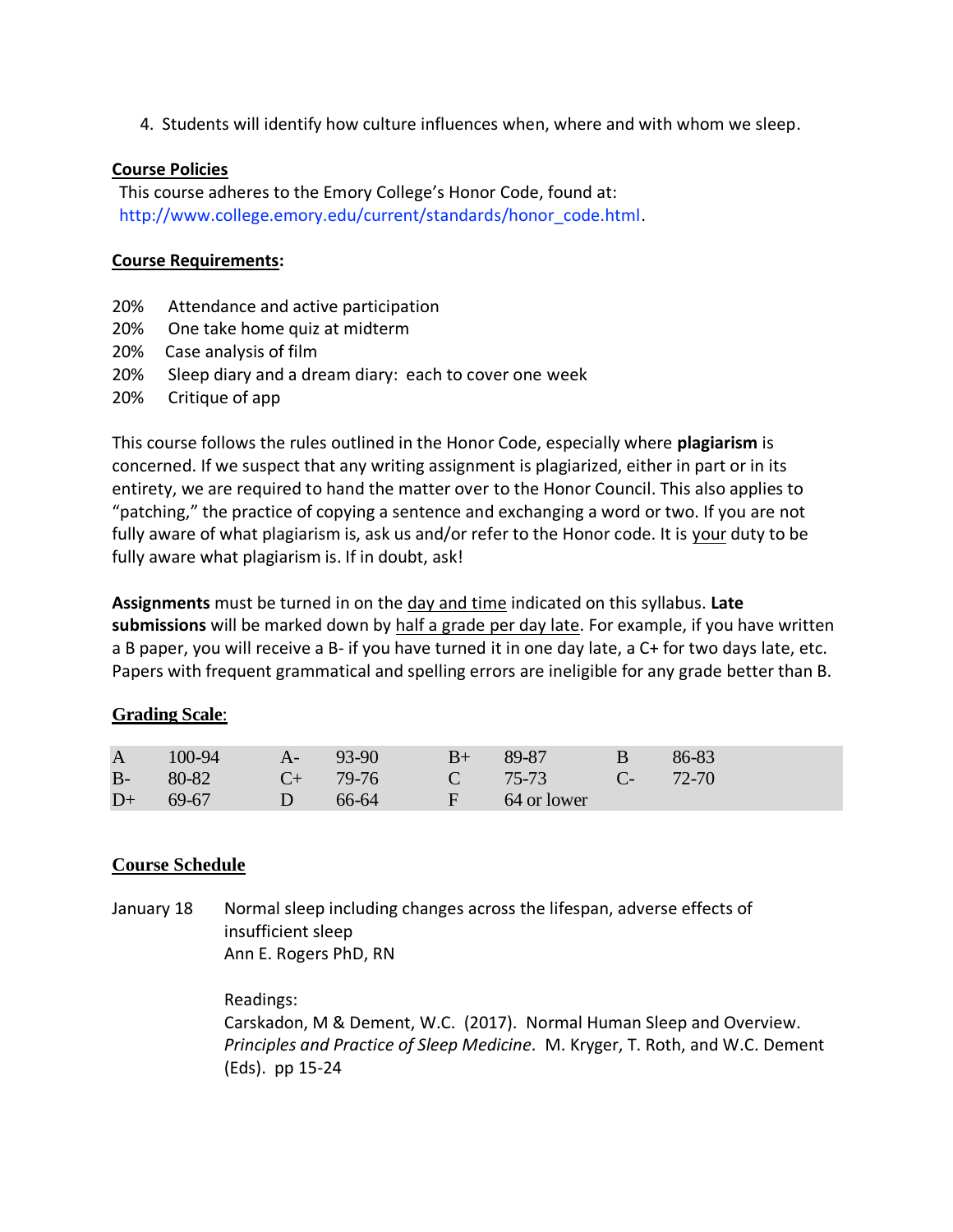Assignment: Keep a sleep diary, complete Epworth Sleepiness Scale

January 25 Circadian rhythms and sleep To Be Announced

#### Readings:

`

Czeisler, C.A. & Buxton, O.M. (2017) Human Circadian Timing System and Sleep-Wake Regulation, In *Principles and Practice of Sleep Medicine* M. Kryger, T. Roth, and W.C. Dement (Eds). pp 363-376

Assignment: Sleep diary due Complete Horne-Ostberg Questionnaire (AKA Owl/Lark Scale)

February 1 From the Ancient world to the Victorians Sander Gilman PhD

> Readings: Jacob's dreams (Gen. 28:11-19) and Joseph's Dreams (Gen. 37-41). Cicero, *De re publica* pp. 257-283*: Somnium Scipionis* (Loeb Library on-line Emory)

Lewis Carroll, *Alice's Adventures in Wonderland* (Project Gutenberg, Chapters I-VI and Chapter XII)

Assignment: Dream Diary due at the end of week 6 (February 22)

February 8 The First Science of Dreaming and the Science of Dreams after Freud Sander Gilman PhD

Readings:

Sigmund Freud, *The Interpretation of Dreams* (PEP Emory on-line, pp. 95-121 (specimen dream of Irma's Injection); 121-162 (structure)

Aserinsky, E. & Kleitman, N. (1953) Regularly occurring periods of eye mobility and concomitant phenomena during sleep. *Science*, 18, 273-274

Dement, W. (1967) Studies on the effects of REM deprivation in humans and in animals. In Kety, S. S., Ewarts, E. V. & Williams, H. L. (Ed's), *Sleep and Altered States of Consciousness,* Proceedings of the Association for Research in Nervous and Mental Disease, 45, 456-468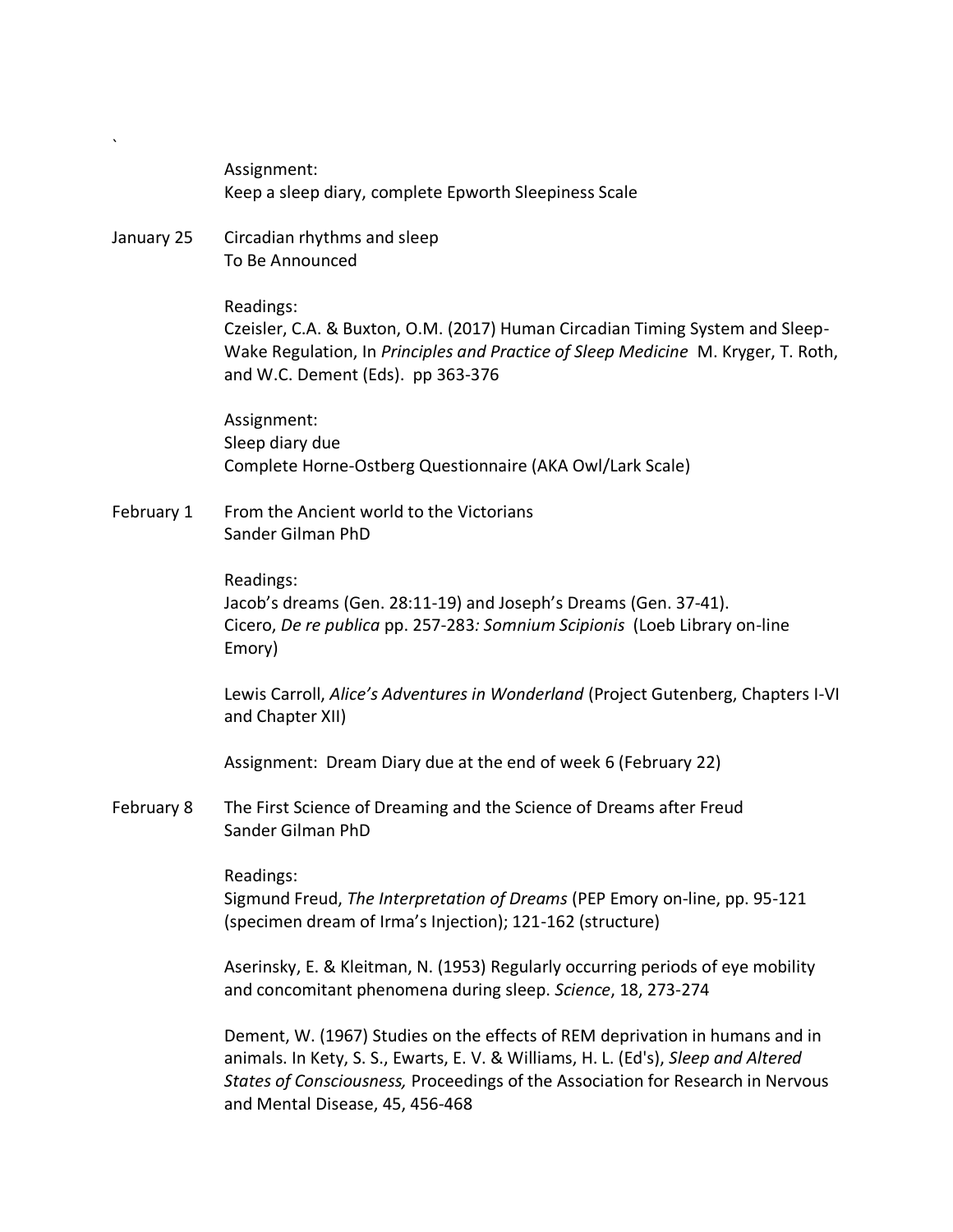Hobson, J. Allan (2009). "REM sleep and dreaming: towards a theory of protoconsciousness". *Nature Reviews* 10 (11): 803–813.

February 15 Neurophysiology of Sleep Ann E. Rogers PhD, RN

> Readings: Schwartz, M.D. & Kilduff, T.S. (2015). The neurobiology of sleep and wakefulness. *Psychiatric Clinics of North America*, *38*, 615-644.

February 22 Sleep Disorders and Treatment Ann E. Rogers PhD, RN

> Readings: Viewing of Peter Brook's 1967 film version Peter Weiss's *Marat/Sade* (1963)

Assignment:

Complete the Pittsburg Sleep Quality Questionnaire and write a short paper identifying the sleep disorder portrayed in *Marat Sade.* Using examples from the original play or the film, justify why you made that diagnosis.

March 1 Idiopathic Hypersomnia Lynn Marie Trotti MD, Department of Neurology-CONFIRMED

> Readings: Billiard, M., & Sonka, K. (2016). Idiopathic hypersomnia. *Sleep Medicine Reviews. 29*, 23-33.

> Trotti, L.M., Saini, P., Bliwise, D.L. , Freeman, A.A., Jenkins, A., Rye, D.B. (2015). Clarithromycin in y-aminobutyric acid-related hypersomnolence: A randomized, cross-over trial. *Annals of Neurology, 78*, 454-465.

> Trotti, L.M., Saini, P., Koola, C., LaBarbera, V., Bliwise, D., & Rye, D.B. (2016) Flumazenil for the treatment of refractory hypersomnolence: Clinical experience with 153 patients. *Journal of Clinical Sleep Medicine, 12*, 1389-1394.

Watson, N.F. (2016). What's Old is New Again: Fresh Hope for Treatment Refractory Hypersomnolence Patients. *Journal of Clinical Sleep Medicine. 12,*  1322 (Please read this before Trotti, 2016)

Assignment: Take Home Quiz due Monday, March 4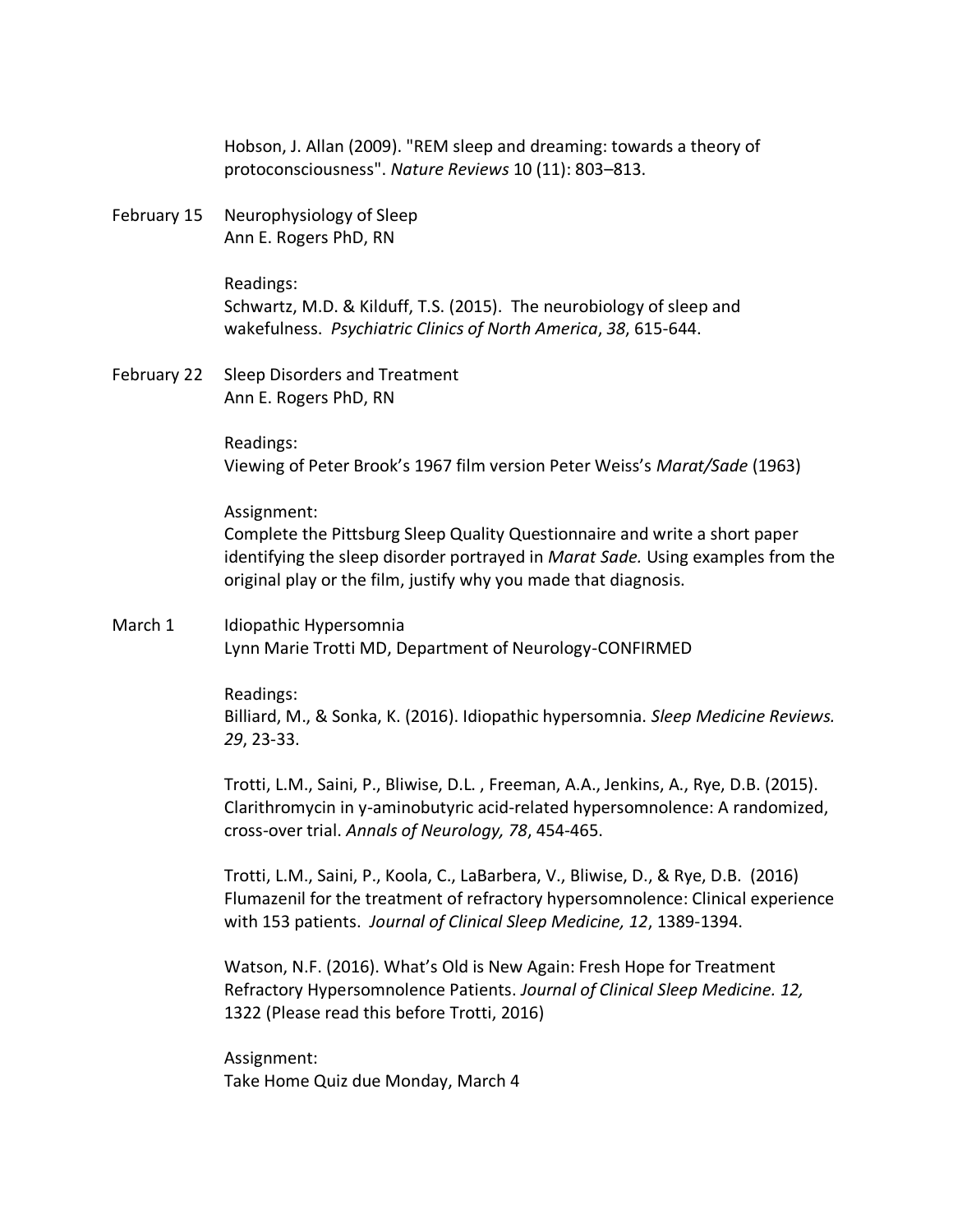### March 8 Sleep Apnea and Obesity Sander Gilman PhD

#### Readings:

Charles Dickens, *Pickwick Papers* (Project Gutenberg on line: Chapters 4/IV, 5/V, 6/VI, 8/VIII, 28/XXVIII, 54/LIV) Sander L. Gilman, *Obesity: The Biography* (Oxford: Oxford University Press, 2010), pp. 1-20.

## Assignment:

Choose and download an app designed to promote sleep. Use it for two weeks and then write an essay critically evaluating the app. Discuss the science behind the app, the qualifications of the app developer, and whether or not you think the app is useful and provides accurate information. Be prepared to share your findings on March 30

- March 15 Spring Break
- March 22 Impact of Work and School Schedules on Sleep Ann E. Rogers PhD, RN

## Readings:

Bonnefond A; Tassi P; Roge J; Muzet A. (2004). A critical review of techniques aiming at enhancing and sustaining worker's alertness during the night shift. *Industrial Health, 351*, 1838-1848.

Landrigan CP, Rothschild JM, Cronin JW, Kaushal R, Burdick E, Katz JT, Lilly CM, Stone PH, Lockley SW, Bates DW, Czeisler CA. (2004) Effect of Reducing Interns' Work Hours on Serious Medical Errors in Intensive Care Units. *New Engl J Med.* 2004 351, 1838-48.

Rogers, A.E., Hwang, W-T, Scott, LD, Aiken, L.H. & Dinges, DF. (2004*).* The working hours of hospital staff nurses and patient safety. Health Affairs*, 23*, 202- 212.

## Assignment:

Write a short essay describing your future career, and identify if it will have an impact on your sleep patterns. Consider whether you will be working nonstandard hours, long hours or be faced with a long commute.

Let Dr. Rogers know via email which app you've been testing for the class on March 29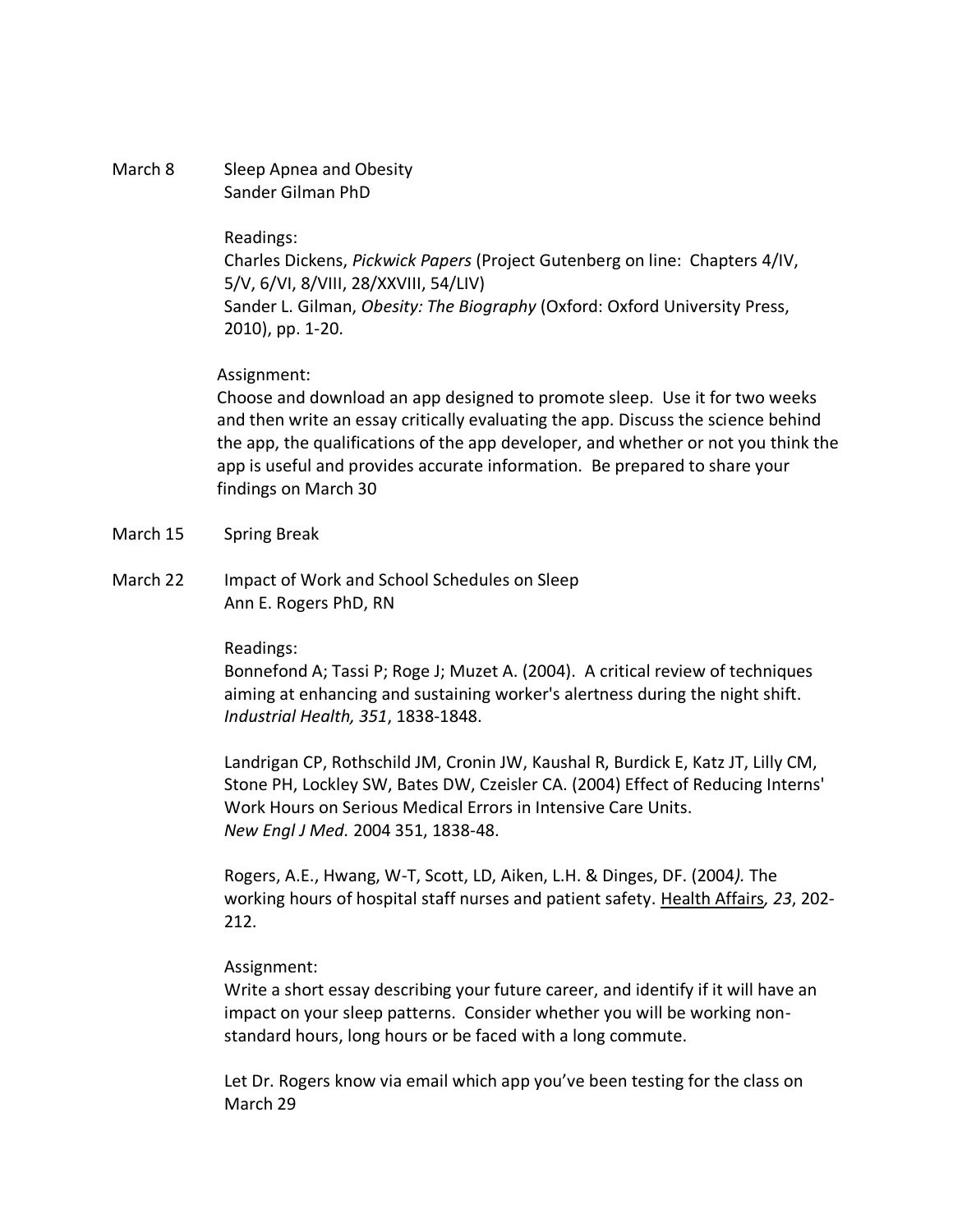March 29 Sleep and Technology Ann E. Rogers PhD, RN

#### Readings:

Fossum IN; Nordnes LT; Storemark SS; Bjorvatn B; Pallesen S. (2014) The association between use of electronic media in bed before going to sleep and insomnia symptoms, daytime sleepiness, morningness, and chronotype. *Behavioral Sleep Medicine*. 12(5):343-57,

Riley WT; Mihm P; Behar A; Morin CM. (2010) A computer device to deliver behavioral interventions for insomnia. *Behavioral Sleep Medicine*. 8:, 2-15.

Baron KG, Duffecy J, Reid K, Begale M, Caccamo L. (2018). Technology-Assisted Behavioral Intervention to Extend Sleep Duration: Development and Design of the Sleep Bunny Mobile App. *JMIR MENT HEALTH* 5(1): e3.

April 5 Sleep and Music Ann E. Rogers PhD, RN

#### Readings:

Eggermont S; Van den Bulck J. (2006). Nodding off or switching off? The use of popular media as a sleep aid in secondary-school children. *Journal of Paediatrics & Child Health. 42*, 428-33

Iwaki T; Tanaka H; Hori T. (2003) The effects of preferred familiar music on falling asleep. *Journal of Music Therapy, 40*, 15-26.

Loewy, J., Stewart, K., Dassler, A-M., Telsey, A., & Homel, P. (2013). The effects of music therapy on vital signs, feeding and sleep in premature infants. *Pediatrics*. *131*, 902-918.

April 12 Sleep and Culture Ann E. Rogers PhD, RN

Readings:

Mindell, J.A., Sadeh, A., Kwon, R., & Goh, D.Y.T. (2013) Cross cultural differences in the sleep of preschool children. *Sleep Medicine. 14*, 1283-1289.

Mindell, J.A., Sadeh, A., Kwon, R., & Goh, D.Y.T. (2013). Cross-cultural comparison of maternal sleep. *Sleep. 36*, 1699-1706.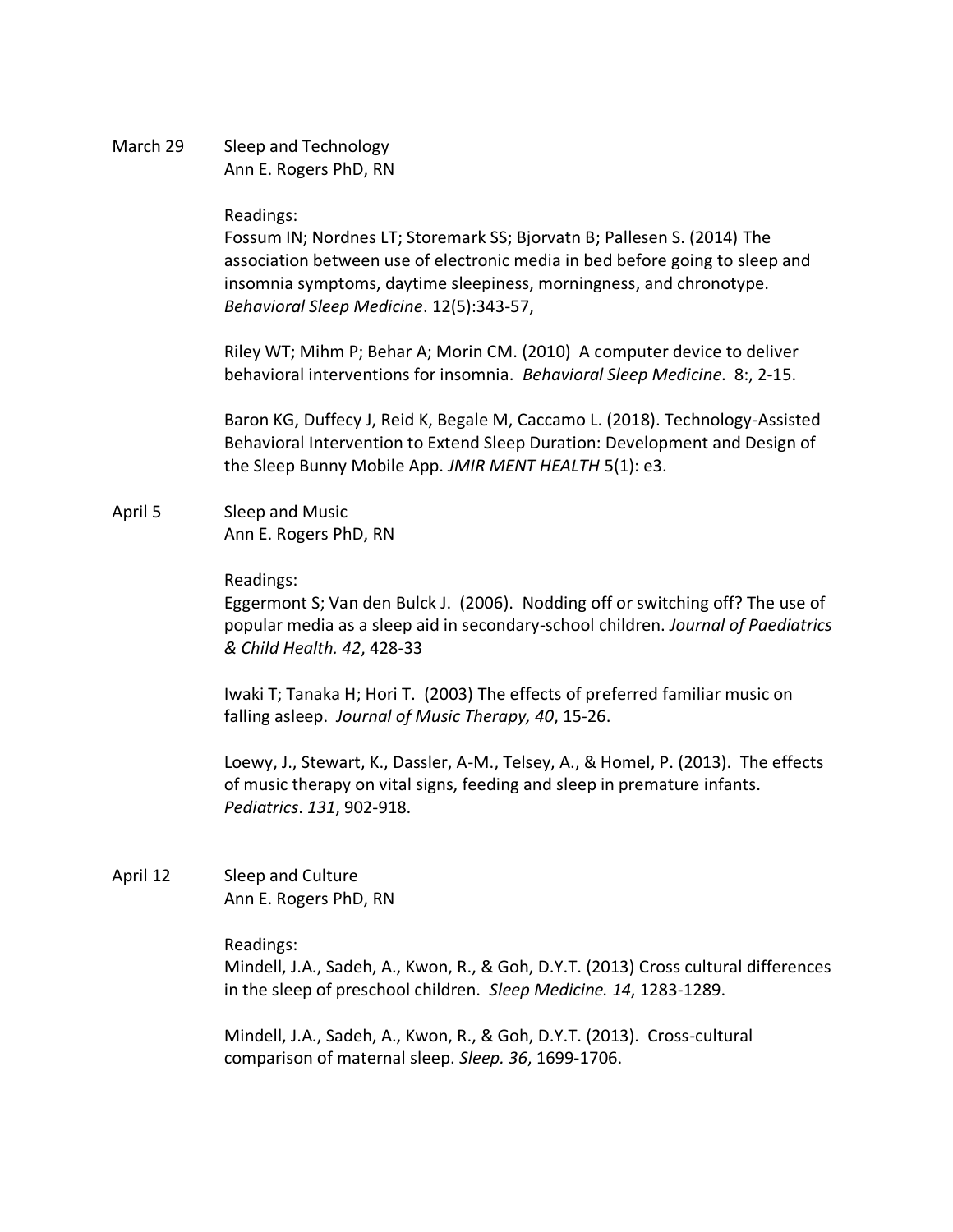Worthman, C.M. & Brown, R.A. (2013). Sleep budgets in a globalizing world: Biocultural interactions influence sleep sufficiency in Egyptian families. *Social Science and Medicine. 79*, 31-39.

Worthman, C.M. & Brown, R.A. (2007). Companionable sleep: Social regulation of sleep and co-sleeping in Egyptian families. *Journal of Family Psychology, 21*, 124-135.

April 19 Historical Changes in Sleep Ben Reiss PhD

> Readings: Reiss, Benjamin, *Wild Nights*, Introduction and Chapter 4

April 26 Research on Sleep at Emory

Readings: To be announced

# **Addendum by the Office of Undergraduate Education Office for Undergraduate Education – Information for Syllabus – Spring 2018**

- The Office for Undergraduate Education (OUE) central office is located in White Hall 300
- Please visit or call 404.727.6069 with questions about academic affairs, concerns or policies.

• All Emory College of Arts and Sciences policies may be found in the College Catalog: <http://college.emory.edu/home/academic/catalog/index.html>

• For a full list of Religious Holidays can be found here: [http://www.religiouslife.emory.edu/traditions/calendar\\_2015.cfm](http://www.religiouslife.emory.edu/traditions/calendar_2015.cfm)

# **Academic Advising and Class Deans**

If you have any academic concerns or questions about Emory College of Arts and Sciences policies, you should first meet with an OUE academic adviser. If an academic adviser is unavailable to meet with you, you may meet with an OUE dean during open hours.

• OUE Academic Adviser appointments: Visit White Hall 300 or call 404.727.6069

• Deans' Open Hours:

<http://college.emory.edu/home/administration/office/undergraduate/hours.html>